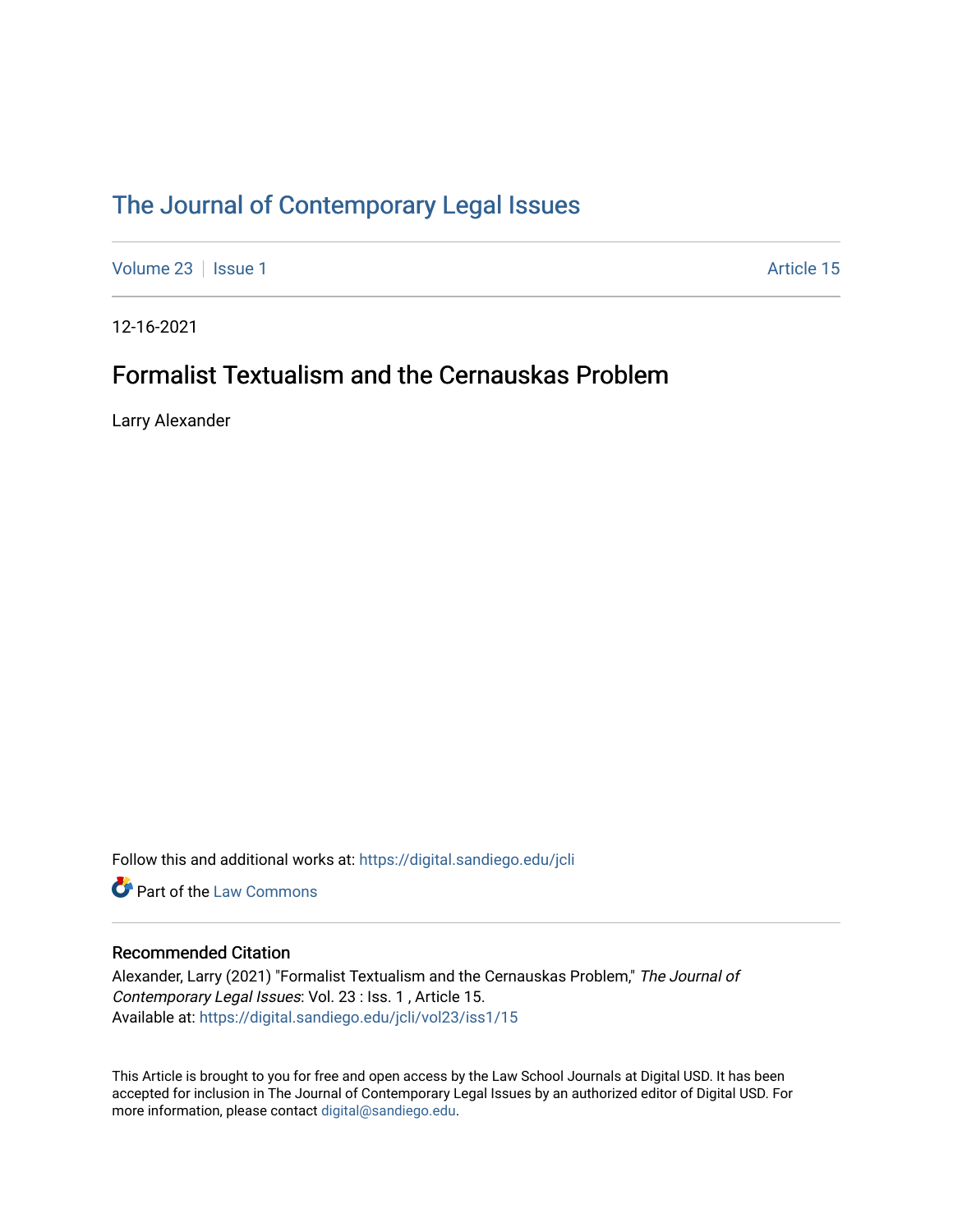# **Formalist Textualism and the**  *Cernauskas* **Problem**

#### LARRY ALEXANDER\*

 "formalist textualism" and "flexible textualism."1 Formalist textualism is time of enactment<sup>2</sup>—in its "semantic context."<sup>3</sup> Grove illustrates the In a recent article, Tara Grove distinguishes between what she calls really another term for literalism, in which statutory and constitutional language is given its semantic meaning—presumably its meaning at the latter by pointing out that the phrase "domestic violence" appears in a statute that also mentions "insurrection," thus suggesting that domestic violence there refers to acts similar to insurrection rather than to spousal abuse.4

 Flexible textualism, on the other hand, looks beyond the semantic of enactment.5 To put it in terms I prefer, flexible textualists want to know meaning of the text and its semantic context to the text's purpose and the assumptions and understandings of the enactors and the public at the time what the text—or more precisely, the legislature whose text it is—is *asserting.* And what the text is asserting may be different from its semantic meaning.

 Grove illustrates the distinction between formalist and flexible textualism by reference to the opinion in *Bostock v. Clayton County, Georgia*. 6 The



 \* © 2021 Larry Alexander. Warren Distinguished Professor, University of San Diego School of Law.

 1. Tara Leigh Grove, *Which Textualism?,* 134 HARV. L. REV. 265 (2020).

<sup>2.</sup> *Id*. at 305.

<sup>3.</sup> *Id*. at 266.

<sup>4.</sup> *Id*. at 290.

<sup>5.</sup> *Id*. at 306.

<sup>6. 140</sup> S. Ct. 1731 (2020).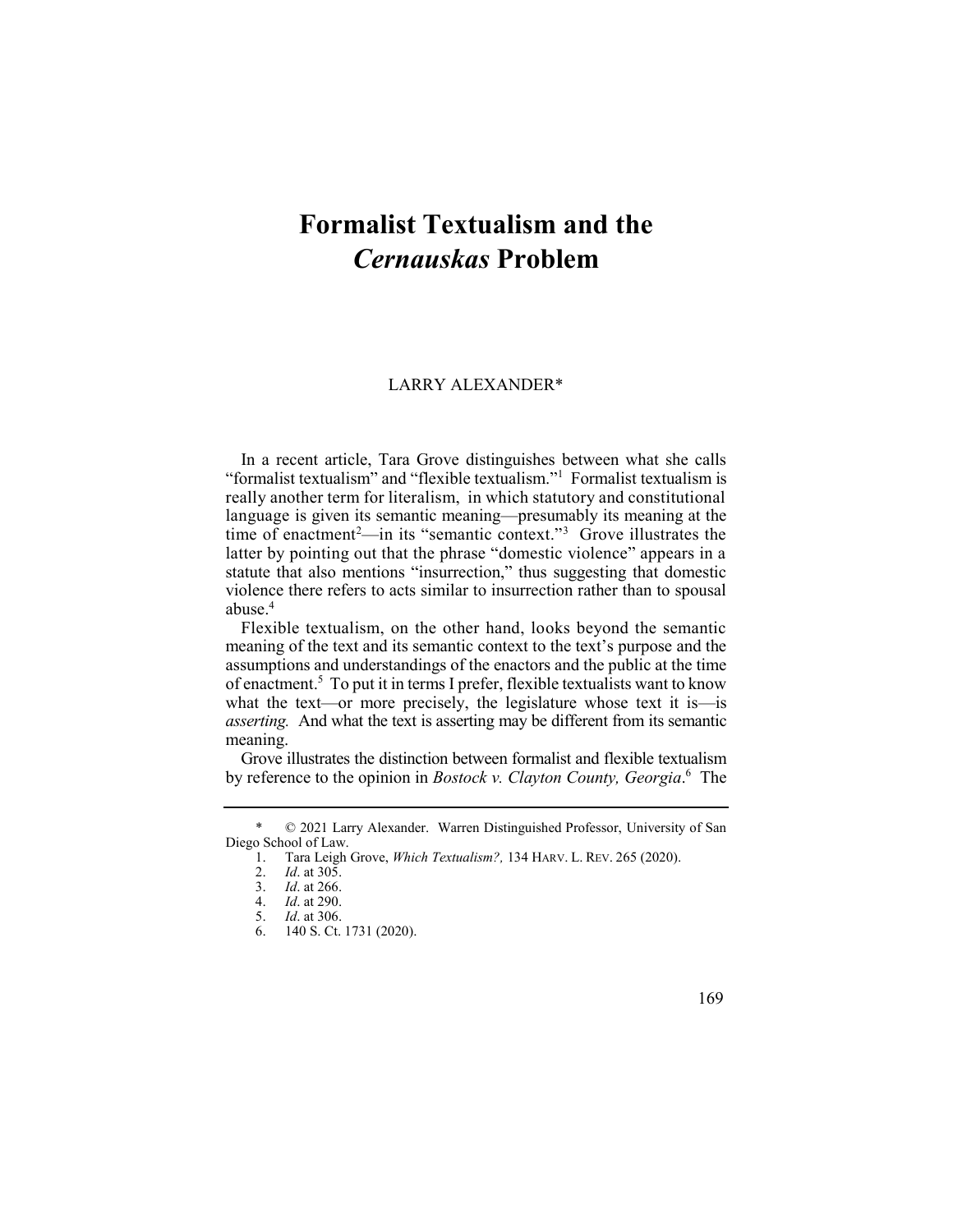question there was whether firing someone for engaging in homosexual to Title VII.8 Thus, it was clear to the dissenters that Congress, through the acts counted as sex discrimination under Title VII of the 1964 Civil Rights Act, which proscribes "discrimination . . . because of such individual's . . . sex."<sup>7</sup> The dissenters argued that it did not. They pointed out that no one in the Congress that enacted Title VII thought that it did, and Congress had subsequently repeatedly rejected attempts to add protection for homosexuals language of Title VII, was not *asserting* that firing someone for engaging in homosexual acts was what was meant by sex discrimination.

 Justice Gorsuch, however, writing for the majority, took a formalist discrimination in violation of Title VII. $<sup>9</sup>$  And if a male employee is fired</sup> (literalist) approach to the text. Gorsuch argued that if people are subjected to different treatment because of their sex, they have suffered sex for having sex with men, but a female employee would not be fired for having sex with men, then the male employee has been fired because he is male, which is sex discrimination.<sup>10</sup>

 Justice Gorsuch was surely correct as a literal matter. Sanctioning gay employees or transgender employees does treat them worse than other employees because of their sex. And to conclude that no more need be shown to make out a Title VII violation is Grove's formalist textualism in action.

 Grove's purpose, however, is not merely to describe and contrast Gorsuch's formalist textualism with the dissenters' flexible textualism. She has a dog in the fight. She believes courts should follow Gorsuch and employ formalist textualism. She argues that flexible textualism risks the Supreme Court's sociological legitimacy because its very flexibility, as compared to the more algorithmic literalism of formalist textualism, may lead the public to believe the Court's decisions are affected by political pressures or preferences.<sup>11</sup>

 Groves sees the so-called absurdity doctrine as a tool of the flexible textualism that she urges the Court to abandon. That doctrine dictates that when a literal reading of a text produces results so bizarre that one cannot assume the legislature could have intended them, that literal reading should be abandoned in favor of a reading that avoids those results. And if the object of textual interpretation is to discover what the legislature is asserting, then the absurdity doctrine furthers that object.

- 8. *See* 140 S. Ct. at 1767-78 (Alito, J., dissenting).
- 9. 140 S. Ct. at 1740 (Gorsuch, J.)

<sup>7. 42</sup> U.S.C. § 2000e-2(a)(1).

<sup>10.</sup> *Id*. at 1740.

<sup>11.</sup> Grove, *supra* note 1, at 296–99.

<sup>170</sup>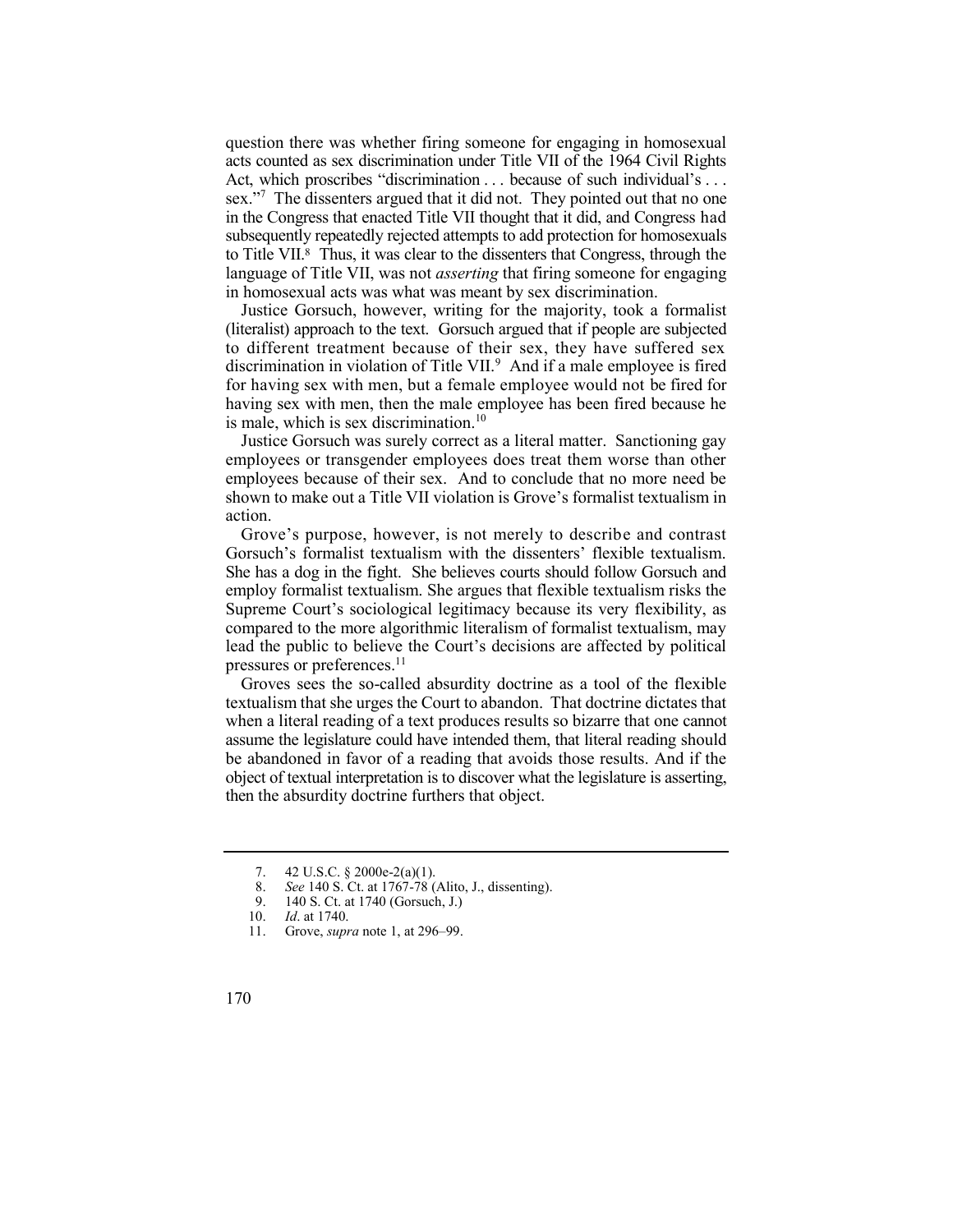*King v. Burwell*13 that purchase of health insurance through the health Grove, however, is willing to abandon the absurdity doctrine and other adjuncts of flexible textualism, even if that means, *inter alia,* upholding Carol Bond's conviction for using a "chemical weapon" when she attempted to poison her husband's mistress,<sup>12</sup> or reversing the Court's decision in insurance exchanges established by the federal government was entitled to the same tax credit that the Affordable Care Act made available to purchases "through an Exchange established by the State."<sup>14</sup>

 My question is whether Grove or any other advocate of formalist textualism is willing to go the whole way with it. Grove shows she's ready to stomach reversing *Bond v. United States* and *King v. Burwell,*  bitter pills though they may be. (I suspect *Bostock* was *not* a bitter pill.)

 But let me introduce the little case of *Cernauskas v. [Fletcher](https://Fletcher.15)*. 15 Jacob had merely wanted to repeal those laws that conflicted with the statute it was enacting, and that the necessary part of the repealing clause, "in conflict herewith," had been omitted inadvertently. In other words, the Cernauskas brought suit against Bishop Albert Fletcher to enjoin him from closing an alley abutting Fletcher's property. Fletcher relied on a law that Cernauskas claimed had been repealed by a recent statue, the repealing clause of which stated, "All laws and parts of laws . . . are hereby repealed." The court stated, undoubtedly correctly, that the legislature Arkansas court was employing Grove's flexible textualism.

 But consider what result a formalist textualism would produce in *Cernauskas.* When the statute in question was enacted, it would thereby become the *only* law in the state of Arkansas, all other laws having been repealed. That's what the semantics of the repealing clause dictate; and there is nothing in their "semantic context" that suggests that "all laws  $\dots$  are hereby repealed" doesn't mean what it says. So until the legislature passes new laws, Arkansas would not have laws against murder, rape, robbery, and so on. And anyone who committed those and numerous other crimes in the period after the repealing clause went into effect would have an ex post facto law claim against their prosecution.

 Now, if one is truly a formalist textualist, reversing *Cernauskas* is the really bitter pill one would need to swallow. But I think the Arkansas court

171

<sup>12.</sup> Bond v. United States, 572 U. S. 844 (2014).<br>13. 135 S. Ct. 2480 (2015).

<sup>135</sup> S. Ct. 2480 (2015).

 14. *See* 26 U.S.C. § 36(b)(2)(a).

 15. 211 Ark. 678, 201 S.W.2d 999 (1947).